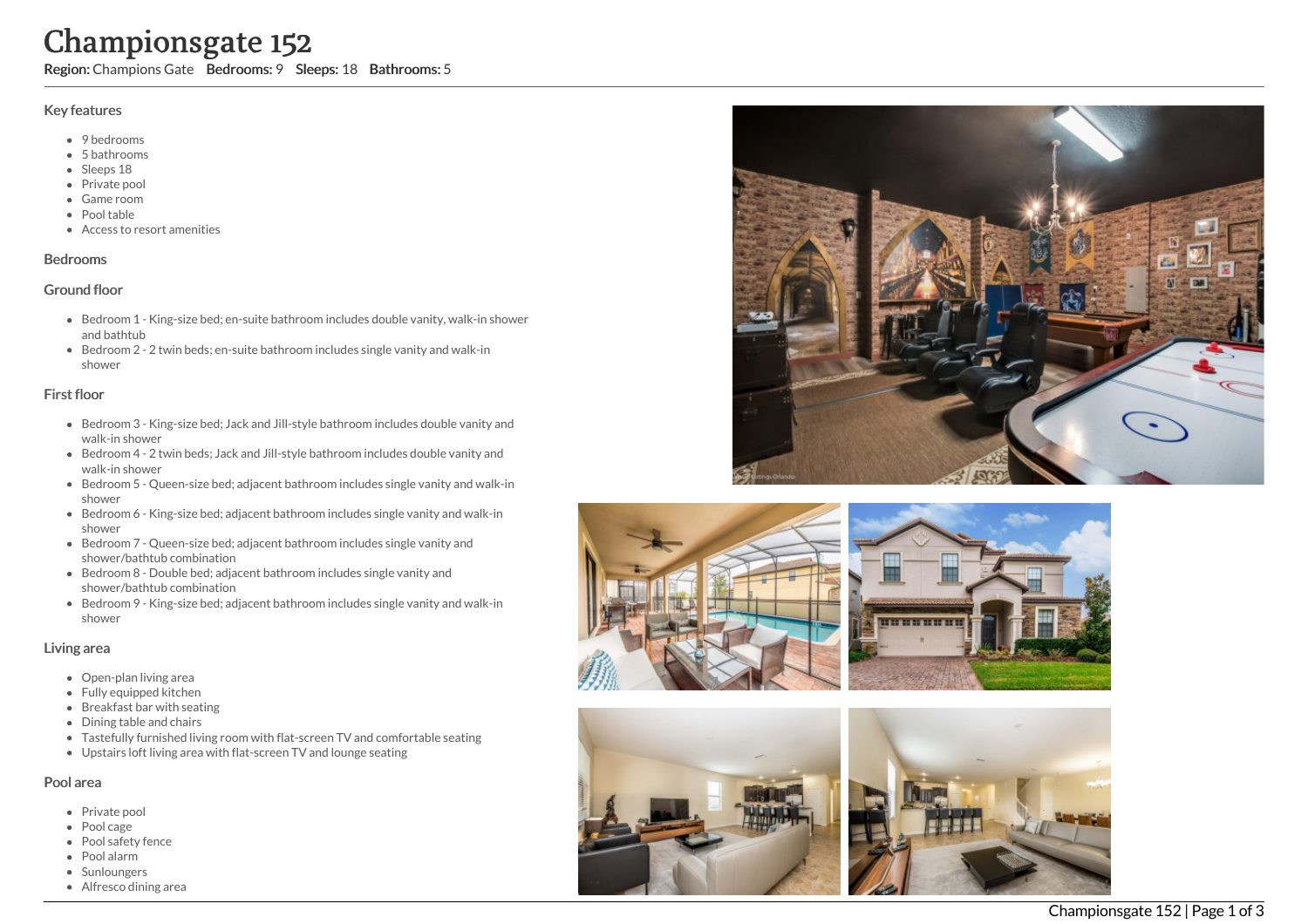Covered lanai with lounge seating

#### Home entertainment

- Flat-screen TVs in living areas
- Themed game room with pool table, air hockey table, flat-screen TV and gaming chairs

## General

- Air conditioning throughout
- Complimentary wifi
- Bedding and towels included
- $\bullet$  Private parking

## Laundry room

- Washer and dryer
- Iron and ironing board

# Children's equipment available for hire

- $\bullet$  Crib
- Stroller
- High chair
- Pack and play

# Resort facilities

Ideally located close to many of Orlando A¢â,¬â, ¢s theme parks, Championsgate Resort offers a wide variety of fantastic amenities for the whole family to enjoy. Set within 900 acres, this luxury resort is home to an 18-hole championship golf course, a fully equipped gym, a games room and multiple sports courts. Guests can choose from a selection of swimming pools; kids will enjoy the waterslides and splash park whilst adults can float in the lazy river, or relax under a private cabana. An excellent retreat after a busy day at the parks, guests of Championsgate Resort will also have access to a movie theater, a range of shops and an impressive spa. There is also a great selection of restaurants and bars on site, including a poolside grill, a sports bar and the impressive clubhouse.

# Places of interest

- Golf courses 0 miles
- $\bullet$  Shopping mall 3 miles
- Disney World 8 miles
- Seaworld 17 miles
- Universal Studios 20 miles
- Legoland 25 miles